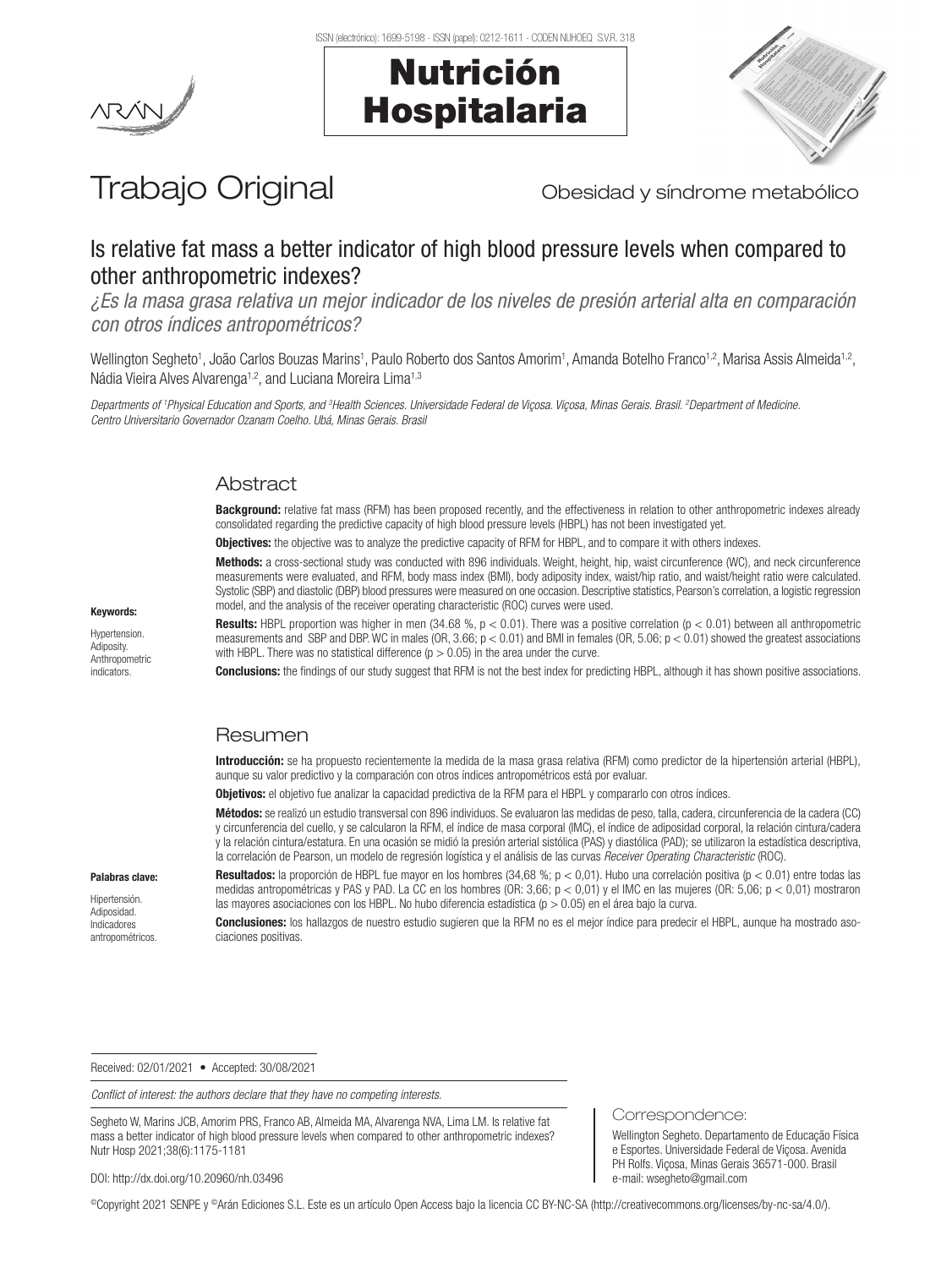#### **INTRODUCTION**

Systemic arterial hypertension (SAH) has a high worldwide prevalence (1). In Brazil, a study conducted with adults in Brazilian capitals reported SAH in 24.50 % in 2019 (2). There is evidence in the literature that SAH prevention, as well as diabetes, considerably reduces the risk of developing cardiovascular diseases (CVD) (3). Thus, a simple and low-cost method, such as anthropometric measurements and indices, could be used as an important costeffective strategy for screening SAH in primary care.

As obesity plays an important role in the etiology of SAH, the use of body adiposity indicators can assist in its identification in individuals with excess body adiposity (4). Among the various measures described in the literature, body mass index (BMI) and waist circumference (WC) are well documented as SAH indicators (5,6). Nevertheless, some limitations must be considered regarding the use of these measures, such as the inability of BMI to discriminate body composition differences taking into account sex and ethnicity (7), since body adiposity degree may not be the same in different individuals (8), and the fact that WC does not consider height, since there is evidence of an inverse association between height and health risk (9).

Other indicators have been used to verify the predictive capacity of SAH compared to BMI and WC (4,10-13), such as the waist-to- -height ratio (WHtR) (4,11), waist-to-hip ratio (WHR) (4,11), body adiposity index (BAI) (11,14), and neck circumference (NC) (12), among others. Despite the wide use of these indicators, some limitations should be highlighted: for example, the fact that WHR has specific cutoff points for different ethnic groups and sex (15). On the other hand, a meta-analysis published in 2012 (10) showed that WHtR is better for the identification of cardiometabolic risks when compared to BMI and WC, despite being questioned for having a single cutoff point to classify different groups (16).

Due to the limitations presented by body adiposity indicators, new indexes have been proposed seeking to identify a simple and easy-to-use equation for clinical and epidemiological purposes. In this sense, a new equation has been recently proposed to assess body fat, namely Relative Fat Mass (RFM) (17). This equation was based on the height/waist ratio, creating a linear equation as a way to estimate fat percentage in adult individuals of both sexes. The validation of RFM was performed for the American population and did not involve its relationship with cardiovascular diseases, which reinforces the need to verify the response of this indicator in other populations, and its predictive capacity in comparison to other indicators of body adiposity for SAH.

Thus, the need to verify the response of new body adiposity indicators is justified, as well as the need to compare their effectiveness in relation to indicators already consolidated in the literature. According to the World Health Organization (18) there is a constant need to monitor risk factors for chronic non-communicable diseases, especially those that have a greater impact on morbidity and mortality from chronic diseases worldwide, and that can be modified in primary health care. Therefore, the aim of this study was to analyze the predictive capacity of the new body adiposity index, RFM, for high blood pressure levels and to compare it with

indicators already consolidated in the literature such as BMI, BAI, WC, NC, WHR and WHtR.

# METHODS

#### STUDY POPULATION

This is a cross-sectional study based on the "Cardiovascular Risk Factors In University Students" study, developed in a private higher education institution. All students regularly enrolled in the institution in 2017 and the first semester of 2018 were eligible.

The sample size was calculated using the Epi-Info software, considering: reference population of 1,800 college students; estimated prevalence of 24.50 % (2), expected sampling error of 3.50 %; effect of study design estimated at 1.6, to which was added 10 % relating to losses or refusals and 10 % for the control of confounding factors, yielding a final sample of 845 individuals. The final data included 896 subjects in the age group of 18-40 years.

#### MEASUREMENTS

#### Assessment of blood pressure

Blood pressure was measured on a single occasion with two measurements, with a 10-minute interval between measurements, with the individual sitting for at least 5 minutes and according to Brazilian recommendations (19). When the difference between the first and second measurements showed values greater than 10 mmHg, a third measurement was performed and the average of the two closest values was recorded. An automatic wrist sphygmomanometer (Omron HEM 629), duly calibrated, was used. Values obtained after the two measurements were summed up and the average of the readings was recorded. Individuals with systolic blood pressure (SBP) greater than 140 mmHg and/or diastolic blood pressure (DBP) greater than 90 mmHg or known to be hypertensive were classified as having high blood pressure levels (1,19).

#### Anthropometric data

To evaluate height, a metal stadiometer (Welmy®, in-wall, Santa Bárbara D'Oeste, SP, Brazil), with an accuracy of 1 cm was used. Body mass was obtained using a TANITA digital scale (model Iron Man BC-554®) with a capacity of 200 kg and an accuracy of 100 g. Subjects were wearing as little clothing as possible, barefoot, and had no metal objects on, according to the procedures described by the manufacturer. WC was measured with an inelastic measuring tape (Sanny®, São Paulo, SP, Brazil) with an accuracy of 0.1 mm, at the midpoint between the last rib and the iliac crest. The cutoff points proposed by the World Health Organization (18) for WC were adopted. To perform these measurements the subject was asked to be barefoot, with arms along the body and head in the horizontal plane of Frankfurt.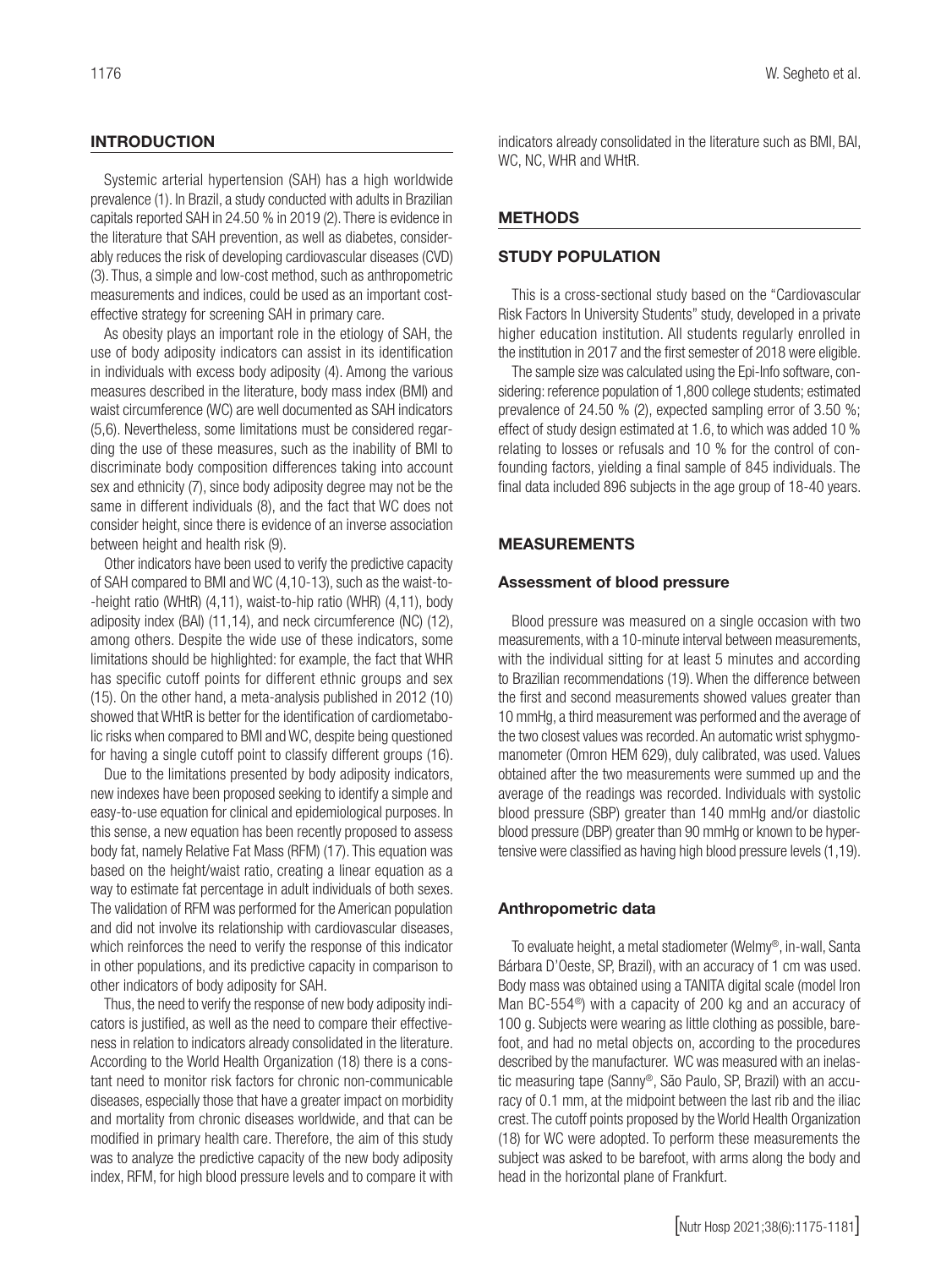NC was measured immediately below the laryngeal prominence, using cutoff points proposed for the Brazilian population (20). Hip circumference was measured at the level of the maximum posterior extension of the gluteus in a horizontal plane. Circumference measures were taken with subjects in orthostatic position using a Sanny® inelastic measuring tape (São Paulo, SP, Brazil) with 0.1-cm accuracy.

RFM was calculated based on height and waist circumference using the following equation (17):

#### *RFM = 64 - (20 × [height in meters / waist in meters]) + (12 × sex)*

Where: male  $sex = 0$ ; female  $sex = 1$ .

After anthropometric measurements, BMI (body mass/height<sup>2</sup>) (18), BAI (hip circumference / height x  $\sqrt{\frac{h}{g}}$  + 18) (21, 22), WHR (18) and WHtR (23) were calculated. BMI was classified according to the WHO scoring system (18). Percentage body fat values estimated by BAI and RFM above 25 % for men and 35 % for women were considered as excess body adiposity (24). For WHR, cutoff points of 0.85 for women and 0.90 for men (18) were adopted, while for WHtR a cutoff point of 0.50 was used for both sexes (23).

#### DATA COLLECTION AND ETHICAL PROCEDURES

Data collection took place in a private room and all evaluators were trained to perform measurements. Participants were informed about the data collection procedures and study objectives, and signed an informed consent form. The project was approved by the Ethics Committee for Research with Humans of the Federal University of Viçosa (58964616.4.0000.5153).

#### STATISTICAL ANALYSIS

Descriptive statistics were used to characterize data, and counts and proportions were used for categorical variables. Due to the differences between sexes described in the literature, analyses were performed with stratification by sex. Differences in proportions were identified using the Chi-square test. Pearson's correlation between anthropometric indexes and SBP and DBP were calculated to identify relationships between variables. A logistic regression model was used to verify the association between high blood pressure levels and anthropometric variables. Receiver-operating characteristic (ROC) curve analysis was adopted for each adiposity index to assess the ability to correctly discriminate high blood pressure levels. The significance level adopted was 5 % ( $p < 0.05$ ). Data were entered twice and analyzed using the Stata 13.1 software.

#### RESULTS

This study involved 896 individuals, 421 men (46.99 %) and 475 women (53.01 %) with a mean age of 22.16 years (SD, 4.01). The proportion of high blood pressure levels was 21.32 %, this being significantly higher in men  $(34.68 \, \% , p < 0.01)$ . Table I describes the proportion of individuals with increased values. Compared to women, men had a higher proportion of increased BMI ( $p < 0.01$ ), BAI ( $p < 0.01$ ), WHtR ( $p = 0.03$ ), SBP ( $p < 0.01$ ) and DBP ( $p < 0.01$ ), while women had a higher proportion of increased RFM ( $p < 0.01$ ) and WC ( $p < 0.01$ ).

Bivariate correlation coefficients between anthropometric variables and SBP and DBP were analyzed. Pearson's correlation coefficients revealed positive and significant associations (p < 0.01) between anthropometric measurements and SBP and DBP (Table II). Table II shows the correlation matrixes stratified by sex. In males and in females, correlations between RFM and SBP and RFM and DBP were higher only among those observed between BAI and SBP, BAI and DBP, WHR and SBP, and WHR and DBP ( $p < 0.01$  for all).

In males, all anthropometric parameters were associated with high blood pressure levels, with WC showing a greater association in the unadjusted analysis (OR, 3.66; 95 % CI, 2.29 to 5.83). After controlling for age, it was observed that all parameters remained positively associated (Table III), with WC remaining as the indicator with the greatest strength (OR, 3.66; 95 % CI, 2.28 to 5.08). In females (Table III), BMI was the indicator that showed the greatest association with high blood pressure levels (OR, 5.08; 95 % CI, 2.69 to 9.61). Although it lost strength in the association after adjustment for age, BMI was still the marker with the highest association for high blood pressure levels (OR, 5.06; 95 % CI, 2.67 to 9.59).

The use of the ROC curve to assess areas under the curve (AUC) and 95 % confidence intervals in the prediction of high blood pressure levels is shown in table IV. Although BMI showed an area under the upper curve in males (0.69; 95 % CI, 0.63 to 0.74), in females BMI (0.75; 95 % CI, 0.67 to 0.82) showed an area under the curve similar to NC (0.75; 95 % CI, 0.67 to 0.82); this was not statistically different from all other anthropometric indicators.

## **DISCUSSION**

Some studies with Brazilian adults aimed to verify the predictive capacity of anthropometric indicators for predicting SAH (4,11,13), but this study included in its analysis the recent RFM index and compared its predictive capacity with other indicators already used in clinical practice in young Brazilian adults. RFM is one of the most recently proposed indicators and has been compared to more than 250 anthropometric measurements (17) to verify its ability to estimate fat percentage. Recently, a study conducted in a Chinese population (25) verified the predictive capacity of RFM when compared to other indicators to predict incident SAH, and RFM proved to be an indicator capable of predicting incident SAH, although it did not replace indicators such as BMI, WC, and WHtR, results that are similar to those observed in our study. In general, in our study, all indicators were associated with high blood pressure levels in both sexes, with WC in males (OR, 3.66; 95 % CI, 2.28 to 5.08) and BMI in females (OR, 5.06;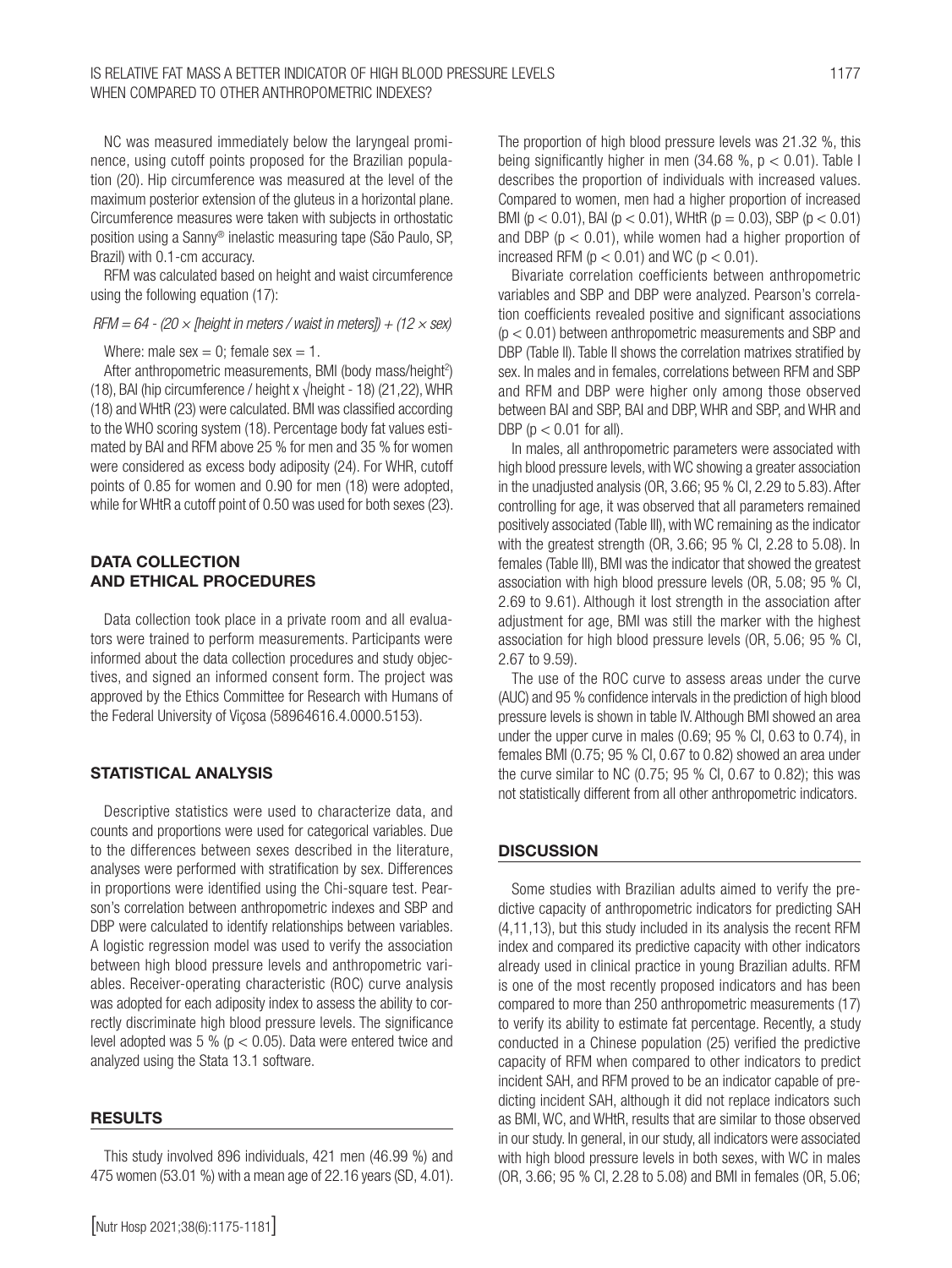Table I. Description of anthropometric indexes and systolic and diastolic blood pressure in university students, according to sex. Brazil, 2017/2018  $(n = 896)$ 

|                              | <b>Men</b>  |               |             | Women         |         |
|------------------------------|-------------|---------------|-------------|---------------|---------|
| Anthropometric<br>indicators | $(n = 421)$ |               | $(n = 475)$ |               | p-value |
|                              | n           | $\frac{0}{0}$ | $\mathbf n$ | $\frac{0}{0}$ |         |
| <b>RFM</b>                   |             |               |             |               |         |
| Normal                       | 302         | 71.73         | 304         | 50.17         | 0.01    |
| Increased                    | 119         | 28.27         | 171         | 36.00         |         |
| BMI                          |             |               |             |               |         |
| Normal                       | 254         | 60,33         | 350         | 73.68         | < 0.01  |
| Overweight                   | 167         | 39.67         | 125         | 26.32         |         |
| <b>BAI</b>                   |             |               |             |               |         |
| Normal                       | 237         | 56.29         | 422         | 88.84         | < 0.01  |
| Increased                    | 184         | 43.71         | 53          | 11.16         |         |
| WC                           |             |               |             |               |         |
| Normal                       | 321         | 76,25         | 297         | 62.53         | < 0.01  |
| Increased                    | 100         | 23.75         | 178         | 37.47         |         |
| NC                           |             |               |             |               |         |
| Normal                       | 292         | 69.36         | 347         | 73.05         | 0.22    |
| Increased                    | 129         | 30.64         | 128         | 26.95         |         |
| <b>WHR</b>                   |             |               |             |               |         |
| Normal                       | 346         | 82.19         | 421         | 54.89         | < 0.01  |
| Increased                    | 75          | 17.81         | 54          | 11.37         |         |
| <b>WHtR</b>                  |             |               |             |               |         |
| Normal                       | 266         | 63.18         | 332         | 69.89         | 0.03    |
| Increased                    | 155         | 36.82         | 143         | 30.11         |         |
| <b>SBP</b>                   |             |               |             |               |         |
| Normal                       | 300         | 71.26         | 458         | 96.42         | < 0.01  |
| Increased                    | 121         | 28.74         | 17          | 3.58          |         |
| <b>DBP</b>                   |             |               |             |               |         |
| Normal                       | 364         | 86.46         | 448         | 94.32         | < 0.01  |
| Increased                    | 57          | 13.54         | 27          | 5.68          |         |

*RFM: relative fat mass; BMI: body mass index; BAI: body adiposity index; WC: waist circumference; NC: neck circumference; WHR: waist-to-hip ratio; WHtR: waist-to-height ratio; SBP: systolic blood pressure; DBP: diastolic blood pressure. p-value obtained from the Chi-squared test.*

4 95 % CI, 2.67 to 9.59) being those with the highest association strength.

In our study, using a sample of university students, RFM was not the best indicator of high blood pressure levels. Although RFM had a high and significant OR in men (OR, 2.44;  $p < 0.01$ ) and in women (OR, 3.67;  $p < 0.01$ ), it was only higher than the association found for BAI (OR, 1.88;  $p < 0.01$  and OR, 3.43;  $p < 0.01$ , respectively) and WHR (OR, 2.42;  $p < 0.01$  and 2.88;  $p < 0.01$ , respectively) with high blood pressure levels. Although RFM is easy to apply, it involves a greater number of mathematical calculations when compared to other indicators, which can be a limiting factor for its use. In addition, WC measurement, used in the calculation of RFM, involves professional training and

Table II. Correlation matrix between the anthropometric indexes and systolic and diastolic blood pressure in university students, according to sex. Brazil, 2017/2018 (n = 896)

|             | Men ( $n = 421$ ) |              |              |              |           |            |                 |         |            |
|-------------|-------------------|--------------|--------------|--------------|-----------|------------|-----------------|---------|------------|
|             | <b>RFM</b>        | <b>BMI</b>   | <b>BAI</b>   | <b>WC</b>    | <b>NC</b> | <b>WHR</b> | <b>WHtR</b> SBP |         | <b>DBP</b> |
| <b>RFM</b>  | $\mathbf{1}$      |              |              |              |           |            |                 |         |            |
| <b>BMI</b>  | $0.90*$           | 1            |              |              |           |            |                 |         |            |
| BAI         | $0.84*$           | $0.84*$      | $\mathbf{1}$ |              |           |            |                 |         |            |
| <b>WC</b>   | $0.94*$           | $0.91*$      | $0.72*$      | 1            |           |            |                 |         |            |
| <b>NC</b>   | $0.64*$           | $0.75*$      | $0.48*$      | $0.71*$      | 1         |            |                 |         |            |
| <b>WHR</b>  | $0.79*$           | $0.61*$      | $0.38*$      | $0.80*$      | $0.52*$   | 1          |                 |         |            |
| WHtR        | $0.98*$           | $0.92*$      | $0.84*$      | $0.96*$      | $0.65*$   | $0.80*$    | 1               |         |            |
| <b>SBP</b>  | $0.23*$           | $0.32*$      | $0.17*$      | $0.29*$      | $0.32*$   | $0.17*$    | $0.24*$         | 1       |            |
| <b>DBP</b>  | $0.23*$           | $0.27*$      | $0.19*$      | $0.27*$      | $0.29*$   | $0.19*$    | $0.25*$         | $0.63*$ | 1          |
|             | Women $(n = 475)$ |              |              |              |           |            |                 |         |            |
|             |                   |              |              |              |           |            |                 |         |            |
|             | <b>RFM</b>        | <b>BMI</b>   | <b>BAI</b>   | <b>WC</b>    | <b>NC</b> | <b>WHR</b> | <b>WHtR</b> SBP |         | <b>DBP</b> |
| <b>RFM</b>  | 1                 |              |              |              |           |            |                 |         |            |
| <b>BMI</b>  | $0.88*$           | $\mathbf{1}$ |              |              |           |            |                 |         |            |
| BAI         | $0.80*$           | $0.86*$      | $\mathbf{1}$ |              |           |            |                 |         |            |
| <b>WC</b>   | $0.94*$           | $0.88*$      | $0.70*$      | $\mathbf{1}$ |           |            |                 |         |            |
| <b>NC</b>   | $0.61*$           | $0.67*$      | $0.43*$      | $0.68*$      | 1         |            |                 |         |            |
| <b>WHR</b>  | $0.69*$           | $0.41*$      | $0.16*$      | $0.68*$      | $0.44*$   | 1          |                 |         |            |
| <b>WHtR</b> | $0.98*$           | $0.89*$      | $0.81*$      | $0.96*$      | $0.62*$   | $0.69*$    | 1               |         |            |
| <b>SBP</b>  | $0.38*$           | $0.44*$      | $0.34*$      | $0.39*$      | $0.41*$   | $0.18*$    | $0.38*$         | 1       |            |

*RFM: relative fat mass; BMI: body mass index; BAI: body adiposity index; WC: waist circumference; NC: neck circumference; WHR: waist-to-hip ratio; WHtR: waist-to-height ratio; SBP: systolic blood pressure; DBP: diastolic blood pressure. \*p-value < 0.01, obtained from Pearson's correlation test.*

is scarcely used in clinical practice (26), which, in addition to the low association with high blood pressure levels, limits the use of RFM in relation to other indicators.

As already mentioned, RFM was recently proposed, so its consistency as a body adiposity indicator and its possible association with cardiometabolic risks indicators need further investigations. Among the few studies found, RFM was not able to overcome WC and WHR in predicting the risk of general mortality in a populationbased cohort, and the authors highlighted that RFM can be a good tool to estimate body adiposity percentage, not being better than methods already established in the literature (27). In another study conducted in a Korean population to validate the diagnostic capacity of RFM as an indicator of body adiposity percentage,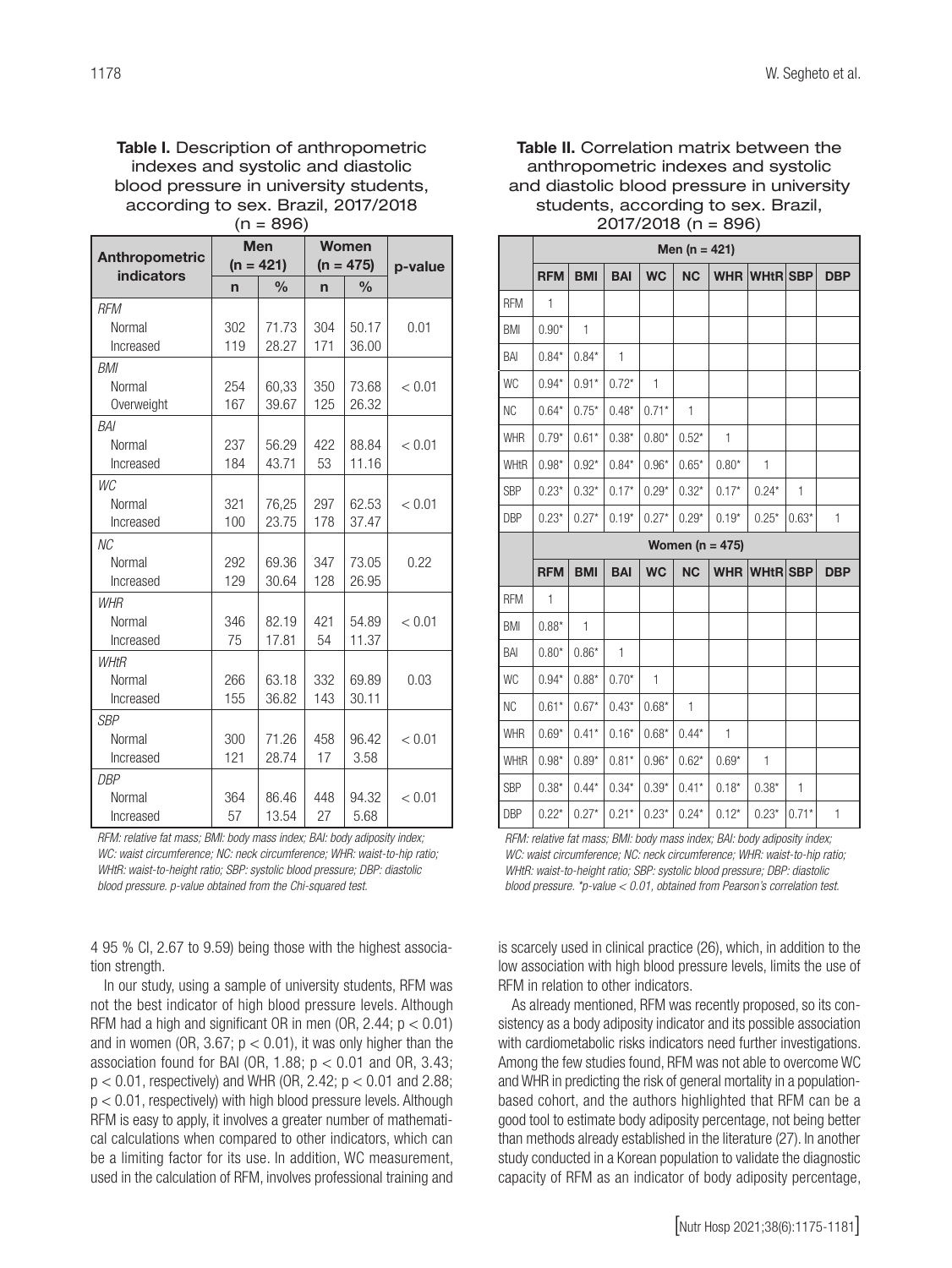Table III. Logistic regression, unadjusted and adjusted for high blood pressure levels with anthropometric indexes in university students, according to sex. Brazil, 2017/2018 (n = 896)

| Men (n = $421$ ) |                                   |         |                          |         |  |  |  |
|------------------|-----------------------------------|---------|--------------------------|---------|--|--|--|
|                  | <b>Unadjusted</b><br>OR (95 % CI) | p-value | Model 1*<br>OR (95 % CI) | p-value |  |  |  |
| <b>RFM</b>       | 2.43 (1.57-3.76)                  | < 0.01  | 2.44 (1.56-3.83)         | < 0.01  |  |  |  |
| <b>BMI</b>       | 3.30 (2.16-4.78)                  | < 0.01  | $3.34(2.17 - 5.13)$      | < 0.01  |  |  |  |
| BAI              | 1.91 (1.27-2.87)                  | < 0.01  | 1.88 (1.25-2.84)         | 0.03    |  |  |  |
| <b>WC</b>        | 3.66 (2.29-5.83)                  | < 0.01  | 3.66 (2.28-5.08)         | < 0.01  |  |  |  |
| NC.              | 2.69 (1.72-4.06)                  | < 0.01  | 2.64 (1.71-4.08)         | < 0.01  |  |  |  |
| <b>WHR</b>       | 2.42 (1.46-4.02)                  | < 0.01  | 2.42 (1.43-4.08)         | < 0.01  |  |  |  |
| <b>WHtR</b>      | 2.46 (1.62-3.73)                  | < 0.01  | 2.55 (1.64-3.94)         | < 0.01  |  |  |  |
|                  | Women ( $n = 475$ )               |         |                          |         |  |  |  |
|                  | <b>Unadjusted</b><br>OR (95 % CI) | p-value | Model 1*<br>OR (95 % CI) | p-value |  |  |  |
| <b>RFM</b>       | 3.68 (1.93-5.99)                  | < 0.01  | 3.67 (1.92-7.00)         | < 0.01  |  |  |  |
| BMI              | 5.08 (2.69-9.61)                  | < 0.01  | 5.06 (2.67-9.59)         | < 0.01  |  |  |  |
| BAI              | 3.45 (1.65-7.19)                  | < 0.01  | $3.43(1.65 - 7.17)$      | < 0.01  |  |  |  |
| <b>WC</b>        | 4.78 (2.43-9.40)                  | < 0.01  | 4.82 (2.44-9.50)         | < 0.01  |  |  |  |
| NC.              | 4.89 (2.58-9.24)                  | < 0.01  | 4.87 (2.58-9.21)         | < 0.01  |  |  |  |
| <b>WHR</b>       | 2.91 (1.38-6.12)                  | < 0.01  | 2.88 (1.35-6.15)         | < 0.01  |  |  |  |
| <b>WHtR</b>      | 4.51 (2.38-8.55)                  | < 0.01  | 4.50 (2.36-8.53)         | < 0.01  |  |  |  |

*AUC: area under the ROC curve; SE: standard error; CI: confidence interval; RFM: relative fat mass; BMI: body mass index; BAI: body adiposity index; WC: waist circumference; NC: neck circumference; WHR: waist-to-hip ratio; WHtR: waist-to-height ratio. \*Adjusted for age.*

it was observed that the accuracy of this index is comparable to BMI, but RFM presented an incorrect classification rate lower than BMI for women (26). These data, as well as the results of our study, indicate that RFM seems to be able to estimate body adiposity percentage and, consequently, its association with CVD, but it does not seem to be better than other already consolidated indicators.

Regarding the best indicator for estimating high blood pressure levels, divergences in results require further studies involving new indexes such as RFM. For example, in a follow-up study (2.8 years) with the Korean population, it was observed that the increase in the baseline WHtR value was positively associated with the development of SAH (28). In a study with primary data from a cohort of adults from South Asia, it was found that WC and WHtR were the best indicators to identify adults with prevalent SAH (29). In male employees of a hospital in Argentina, BMI showed a greater predictive capacity for SAH when compared to WC and WHtR (30). In a large sample of Peruvian adults, WC was the best indicator of body adiposity to estimate high blood pressure in males (31). These variations in anthropometric indicators capable of predicting SAH can be attributed to the distinct characteristics

#### Table IV. Area-under-the-curve analysis of high blood pressure levels and anthropometric indexes in university students, Brazil, 2017-2018 (n = 896)

|             | Men ( $n = 421$ ) |           |               | Women ( $n = 475$ ) |           |               |  |
|-------------|-------------------|-----------|---------------|---------------------|-----------|---------------|--|
|             | <b>AUC</b>        | <b>SE</b> | (95 % CI)     | <b>AUC</b>          | <b>SE</b> | (95 % CI)     |  |
| <b>RFM</b>  | 0.64              | 0.03      | $0.58 - 0.70$ | 0.71                | 0.04      | $0.62 - 0.80$ |  |
| <b>BMI</b>  | 0.69              | 0.03      | $0.63 - 0.74$ | 0.75                | 0.04      | $0.67 - 0.82$ |  |
| BAI         | 0.61              | 0.03      | $0.56 - 0.67$ | 0.69                | 0.04      | $0.62 - 0.78$ |  |
| <b>WC</b>   | 0.66              | 0.03      | $0.60 - 0.71$ | 0.73                | 0.04      | $0.64 - 0.81$ |  |
| <b>NC</b>   | 0.67              | 0.03      | $0.62 - 0.72$ | 0.75                | 0.05      | $0.67 - 0.82$ |  |
| <b>WHR</b>  | 0.59              | 0.03      | $0.53 - 0.65$ | 0.62                | 0.04      | $0.52 - 0.72$ |  |
| <b>WHtR</b> | 0.64              | 0.03      | $0.58 - 0.70$ | 0.71                | 0.1       | $0.62 - 0.80$ |  |

*AUC: area under the ROC curve; SE: standard error; CI: confidence interval; RFM: relative fat mass; BMI: body mass index; BAI: body adiposity index; WC: waist circumference; NC: neck circumference; WHR: waist-to-hip ratio; WHtR: waist-to-height ratio.*

of each population regarding sample selection and size, cutoff points, and body adiposity assessment (32). In our study, WC and BMI were, as the indicators with the highest association with high blood pressure levels, consistent with other studies. However, it is important to highlight that, in females, the strength of the association and the area under the NC curve was superior to those of the other indicators.

Some studies with Brazilian adults have been conducted to analyze the capacity of anthropometric indicators to predict blood pressure. In adults in the city of Vitória, state of Espírito Santo, Brazil, it was found that WHtR was the best applicable obesity index to identify hypertension (33). In another study with Brazilians residing in the Federal District, the conicity index, WHR and WHtR had a greater relationship with hypertension when compared to BMI in men, while in the female gender WHR and WHtR showed better results, although, after adjustment, no measure remained associated with high blood pressure values in women (11). In our analyses, all anthropometric indicators were associated with high blood pressure levels; however, WC in men and BMI in women showed better associations. Taking into account the simplicity of application and their low cost, these indicators seem to be a good alternative to identify high blood pressure levels.

In another study conducted with Brazilian adults to verify which indicator was more strongly associated with SAH, WC and BMI were also the primary associated indicators in men and women, respectively (34). Unlike our analysis, this study used only 4 anthropometric indicators, among them the visceral adiposity index (VAI), which estimates visceral fat dysfunctions with cardiometabolic risks (35). Although this index assesses visceral fat, which is more strongly associated with cardiometabolic diseases than other adipose tissue compartments (36), it was not superior to the other parameters evaluated (34). In addition, the measurement to be used in a screening should be the simplest and least expensive possible, and allow a reliable risk estimate, which is not the case with VAI, which requires the use of biochemical markers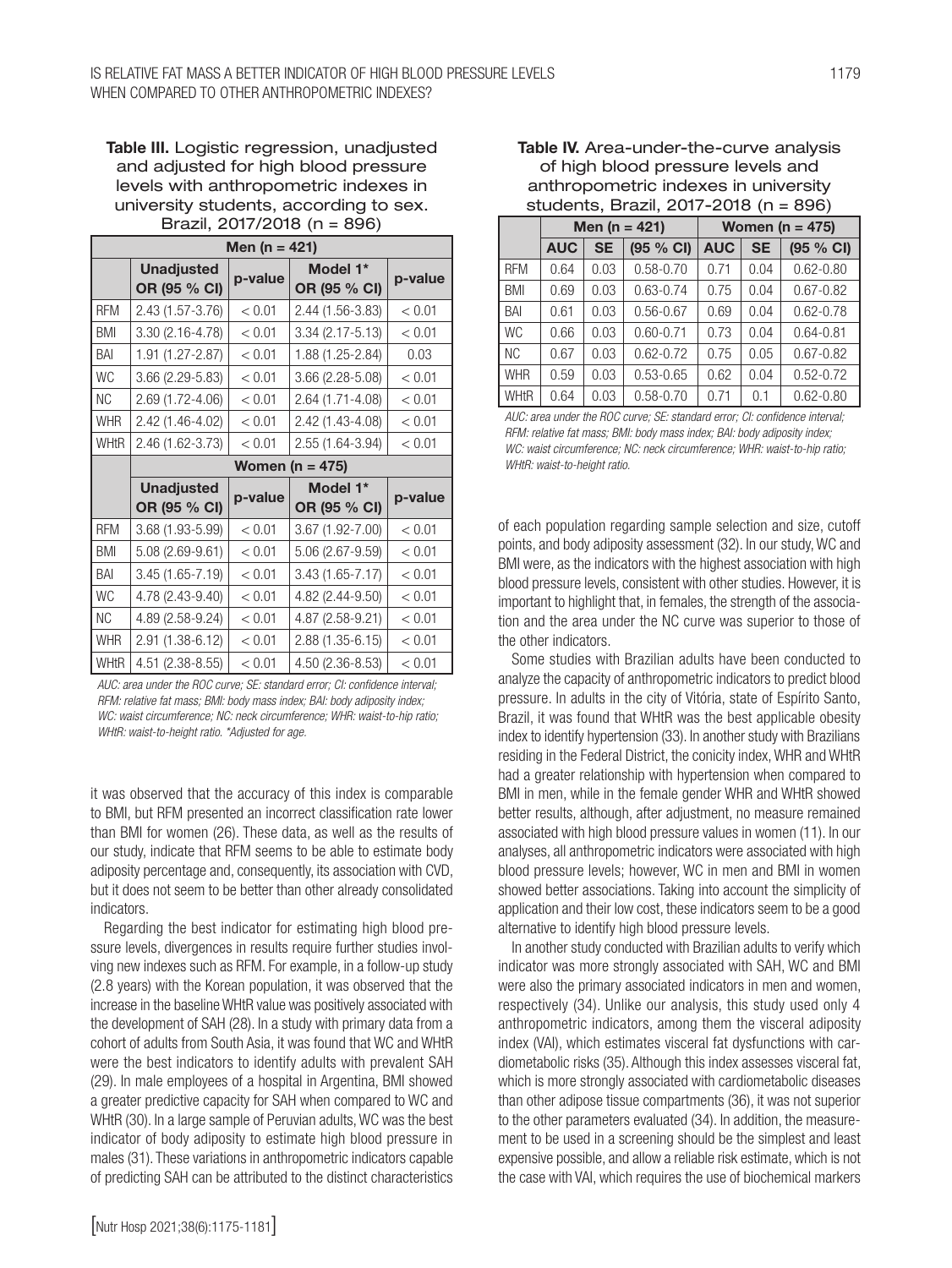for its calculation, not always being accessible in clinical practice. In this sense, the findings of our study are relevant because they show the relationship of indicators that are easy to use and that do not require equipment and/or refined techniques for their application, allowing the use of these indicators in studies with large samples, in places where assessment resources are limited, and as screening tools.

Unlike the analyses carried out in Brazilian populations (11,34) and other studies (5,6,28), in addition to including the recent RFM index in our analysis, NC was included, which is a parameter that is easy to measure and requires only a measuring tape. Studies have shown correlation of NC with weight, BMI, and WC (37), and with visceral adipose tissue as assessed by means of computed tomography (38). Data from 2,732 individuals in the Framingham cohort also indicated that NC was associated with SAH (39). In our study, NC was one of the indicators with the highest association with high blood pressure levels, the third with the greatest association strength in males (OR, 2.64; 95 % CI, 1.71 to 4.08) and the second in females (OR, 4.87; 95 % CI, 2.58 to 9.21), surpassing RFM and other indicators already consolidated. NC can be a good alternative for use as a screening instrument since it only requires a measuring tape and the anatomical reference point is easy to locate.

When analyzing the predictive capacity of anthropometric indicators for high blood pressure levels, it was observed that BMI and NC were those that presented the largest area under the ROC curve in both sexes, but they were not significantly different from the other indicators. In addition, all indicators in males and BAI and WHR in females showed areas under the curve below 0.7, which is indicative of a low predictive capacity (40). The search for a measure that can adequately estimate body fat percentage and, especially, its association with cardiometabolic parameters requires further investigation.

Some strengths and limitations should be highlighted in order to interpret the results of this study. Methodological rigor was maintained, guaranteeing the internal validity of the study; in relation to SAH, this is the first known study that included RFM and compared its predictive capacity for high blood pressure levels with other anthropometric indicators already consolidated in the literature. In addition, the use of several low-cost and easy-to-use body fat indicators in large samples at the detriment of expensive and difficult-to-access equipment should be highlighted, as it allows a greater external validity. Despite these strengths, some limitations should be highlighted. As the population of this study was restricted to university students, the extrapolation of data to other groups should be performed with caution; however, it is important to highlight that the early identification of changes in blood pressure values can contribute to its control and prevention. The cross-sectional design requires care in inferring results, limiting the capacity to establish causal relationship between variables. Although the analyses have been adjusted by age, it is still possible that unmeasured variables may influence associations.

In conclusion, the findings of our study suggest that RFM is not the best indicator for predicting high blood pressure levels in university students, although it has shown positive associations. WC in men and BMI in women showed the best associations. This reinforces the idea of maintaining and using simple methods, applicable in daily practice, such as circumference measures, to the detriment of more complex approaches.

#### ACKNOWLEDGEMENTS

The authors thank the Centro Univeristário Governador Ozanam Coelho for the support and scholarships for scientific initiation. The authors also thank to all undergraduate research fellows and volunteers who contributed to the data collection, the students who participated in the study, teachers Sabrina Fontes Domingues, Lívia Beatriz Almeida Fontes, Filipe Moreira de Andrade and Marcelo Daibert and laboratory technique Alisania Santos for their support.

#### **REFERENCES**

- 1. World Health Organization. Hypertension Key facts [Internet]. WHO; 2019 [cited 2020 Apr 3]. Available from: https://www.who.int/news-room/factsheets/detail/hypertension
- 2. Brasil. Ministério da Saúde. Departamento de Análise de Situação de Saúde, Secretaria de Vigilância em Saúde. Vigilância de fatores de risco e proteção para doenças crônicas por inquérito telefônico: Vigitel 2019. Ministério da Saúde: 2012.
- 3. Chung IH, Park S, Park MJ, Yoo E-G. Waist-to-Height Ratio as an Index for Cardiometabolic Risk in Adolescents: Results from the 1998-2008 KNHANES. Yonsei Med J 2016;57(3):658. DOI: 10.3349/ymj.2016.57.3.658
- 4. Caminha TCS, Ferreira HS, Costa NS, Nakano RP, Carvalho RES, Xavier AFS, et al. Waist-to-height ratio is the best anthropometric predictor of hypertension. Medicine (Baltimore) 2017;96(2):e5874. DOI: 10.1097/ MD.0000000000005874
- 5. Bombelli M, Facchetti R, Sega R, Carugo S, Fodri D, Brambilla G, et al. Impact of Body Mass Index and Waist Circumference on the Long-Term Risk of Diabetes Mellitus, Hypertension, and Cardiac Organ Damage. Hypertension 2011;58(6):1029-35. DOI: 10.1161/HYPERTENSIONAHA.111.175125
- 6. Chen H, Zhang R, Zheng Q, Yan X, Wu S, Chen Y. Impact of body mass index on long-term blood pressure variability: a cross-sectional study in a cohort of Chinese adults. BMC Public Health 2018;18(1):1193. DOI: 10.1186/ s12889-018-6083-4
- 7. Beydoun MA, Wang Y. Gender-ethnic Disparity in BMI and Waist Circumference Distribution Shifts in US Adults. Obesity 2009;17(1):169-76. DOI: 10.1038/oby.2008.492
- 8. World Health Organization. Obesity and overweight [Internet]. WHO; 2020 [cited 2020 Jul 1]. Available from: http://www.who.int/mediacentre/factsheets/fs311/en/
- 9. Koch E, Bravo M, Romero C, Diaz A, Castañeda H, Aguilera H, et al. Estatura, factores de riesgo cardiovascular y riesgo de mortalidad en adultos: Proyecto San Francisco, Chile. Rev Chil Cardiol 2011;30(3):198-206. DOI: 10.4067/ S0718-85602011000300002
- 10. Ashwell M, Gunn P, Gibson S. Waist-to-height ratio is a better screening tool than waist circumference and BMI for adult cardiometabolic risk factors: systematic review and meta-analysis. Obes Ver 2012;13(3):275-86. DOI: 10.1111/j.1467-789X.2011.00952.x
- 11. Dutra MT, Reis DB, Martins KG, Gadelha AB. Comparative Evaluation of Adiposity Indices as Predictors of Hypertension among Brazilian Adults. Int J Hypertens 2018;2018:1-7. DOI: 10.1155/2018/8396570
- 12. Fan S, Yang B, Zhi X, He J, Ma P, Yu L, et al. Neck circumference associated with arterial blood pressures and hypertension: A cross-sectional community-based study in northern Han Chinese. Sci Rep 2017;7(1):2620. DOI: 10.1038/s41598-017-02879-7
- 13. Rezende AC, Souza LG, Jardim TV, Perillo NB, Araújo YCL, de Souza SG, et al. Is waist-to-height ratio the best predictive indicator of hypertension incidence? A cohort study. BMC Public Health 2018;18(1):281. DOI: 10.1186/ s12889-018-5177-3